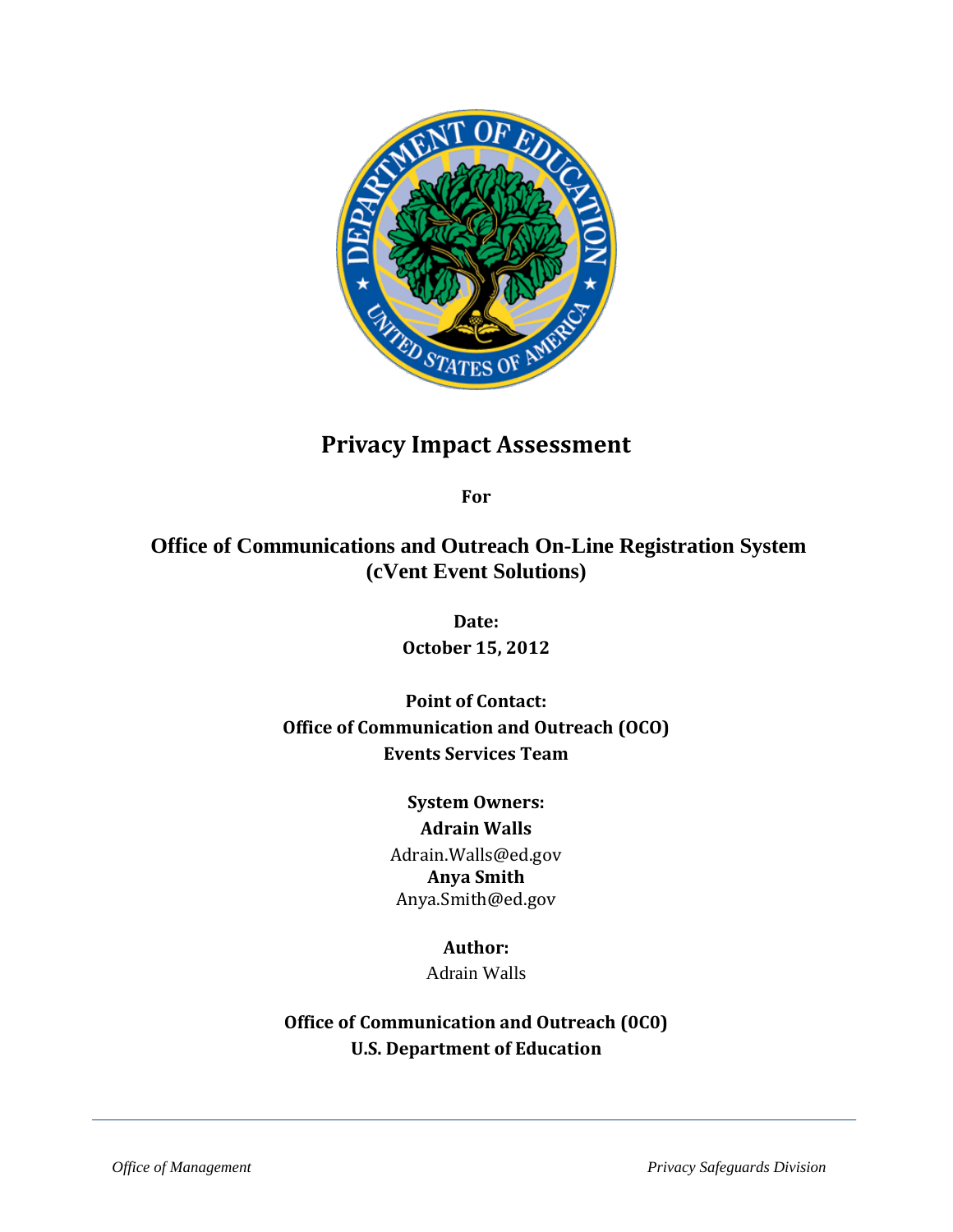

**1. System Information. Describe the system - include system name, system acronym, and a description of the system, to include scope, purpose and major functions.** 

#### **System Name: OCO\cVent Event Solutions**

#### **System Acronym: cVent Event Solutions**

The U.S. Department of Education (ED) conducts several events each year. This system contains records on contact persons from organizations and individuals who register for participation in selected training workshops, webinars, hearings, meetings and training sessions and events hosted by ED. The Department has obtained an on-line registration system, cVent Event Solutions, that can handle multiple conferences and meetings and allow attendees and trainees to register on-line for any of these events. Major functions of this system include RSVP/Decline status for attendees, breakout sessions, adding guests, printing name badges and creating custom reports.

#### **2. Legal Authority. Cite the legal authority to collect and use this data. What specific legal authorities, arrangements, and/or agreements regulate the collection of information?**

ED has authority through 20 U.S.C. Section 3412(e) (2) to perform public information functions, including the provision, through the use of the latest technologies, of useful information about education and related opportunities to students, parents, and communities.

**3. Characterization of the Information. What elements of personally identifiable information (PII) are collected and maintained by the system (e.g., name, social security number, date of birth, address, phone number)? What are the sources of information (e.g., student, teacher, employee, university)? How is the information collected (website, paper form, on-line form)? Is the information used to link or cross-reference multiple databases?** 

The information being collected is: attendee's name, organization, business email address, business phone number, business address/zipcode and city.

The sources of information are: attendee, speaker, exhibitor, official, education professional, board member and guest.

The information is collected via website from individuals requesting to register for an event sponsored by or in conjunction with the Department of Education.

**4. Why is the information collected? How is this information necessary to the mission of the program, or contributes to a necessary agency activity? Given the amount and any type of data collected, discuss the privacy risks (internally and/or externally) identified and how they were mitigated.** 

The information is collected so that ED can register attendees/guests for training workshops, webinars, hearings, meetings and training sessions. The registration process is necessary to provide accurate attendance count, allow attendees to sign up for breakout sessions/tours/receptions meals and to provide Department of Education meeting organizers with real-time reports. The reports include the contact name, work email address, state, registration count, breakout sessions and any attendee who may need special accommodations.

The type of data collected includes contact information such as business email, business address/phone and attendees' names in order to register them for an event. The software allows for us to create and run several events at the same time. Typically the information disseminated to the attendees includes the invitation, confirmation and agenda emails and other ED outreach events in a community and information (agenda, briefing, hearings documents) deemed pertinent by senior leadership. We also collect addresses in order to understand the demographics of those interested in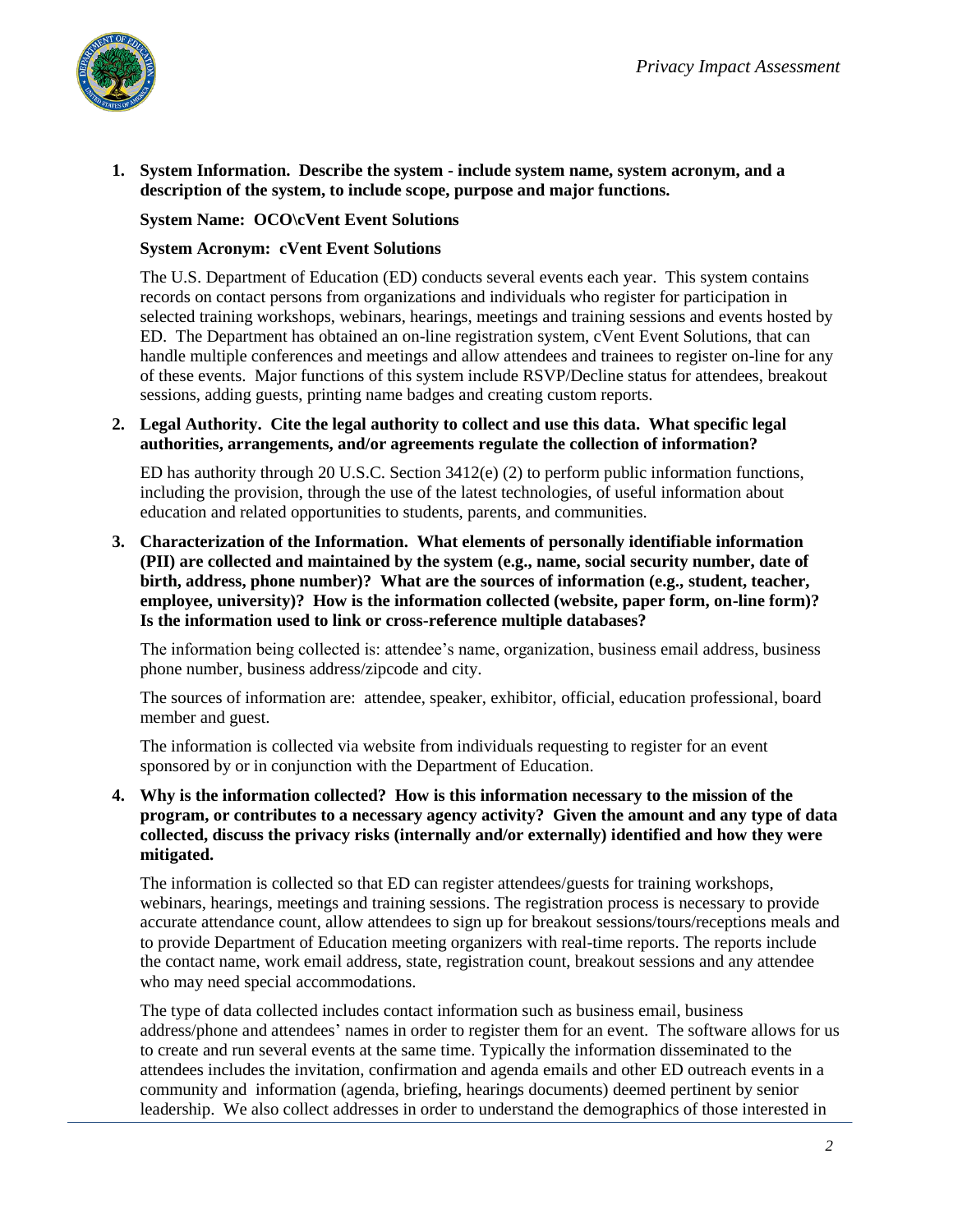

ED's program, conferences and events. Although there is a small risk in collecting this data, it has been properly mitigated with security and data handling measures as discussed below.

The Office of Communications and Outreach is responsible for overall leadership for the Department in its communications and outreach activities to engage the general public, as well as a wide variety of education, community, business, parent, academic, student, and other groups, including the media, intergovernmental and interagency organizations, and public advocacy groups, in the President's and Secretary's education agenda.

**5. Social Security Number (SSN). If an SSN is collected and used, describe the purpose of the collection, the type of use, and any disclosures. Also specify any alternatives that you considered, and why the alternative was not selected. If system collects SSN, the PIA will require a signature by the Assistant Secretary or designee. If no SSN is collected, no signature is required.** 

No Social Security Numbers are collected.

**6. Uses of the Information. What is the intended use of the information? How will the information be used? Describe all internal and/or external uses of the information. What types of methods are used to analyze the data? Explain how the information is used, if the system uses commercial information, publicly available information, or information from other Federal agency databases.** 

As stated above, the information is collected so that ED can register attendees/guests for training workshops, webinars, hearings, meetings and training sessions. The registration process is necessary to provide accurate attendance count, allow attendees to sign up for breakout sessions/tours/receptions/meals and to provide our clients with real time reports.

#### **7. Internal Sharing and Disclosure. With which internal ED organizations will the information be shared? What information is shared? For what purpose is the information shared?**

This information would be shared with the ED Point of Contact (PC) who requested the on-line registration system and event logistic assistance. The contact list is exported to an MS Excel report as requested. Also, the software allows for name badges/certificates to be created for the attendees.

**8. External Sharing and Disclosure. With what external entity will the information be shared (e.g., another agency for a specified programmatic purpose)? What information is shared? For what purpose is the information shared? How is the information shared outside of the Department? Is the sharing pursuant to a Computer Matching Agreement (CMA), Memorandum of Understanding or other type of approved sharing agreement with another agency?**

#### **With what external entity will the information be shared**?

The Department of Education Program Offices often share information when they partner with various federal agencies to conduct conferences, meetings and events on education related topics.

#### **What information is shared?**

The information shared could include the attendee contact information, to include the name, organization, work address, work phone number and work email address. All attendees/invitees have the opportunity to 'opt-out' of having their contact information shared.

#### **For what purpose is the information shared?**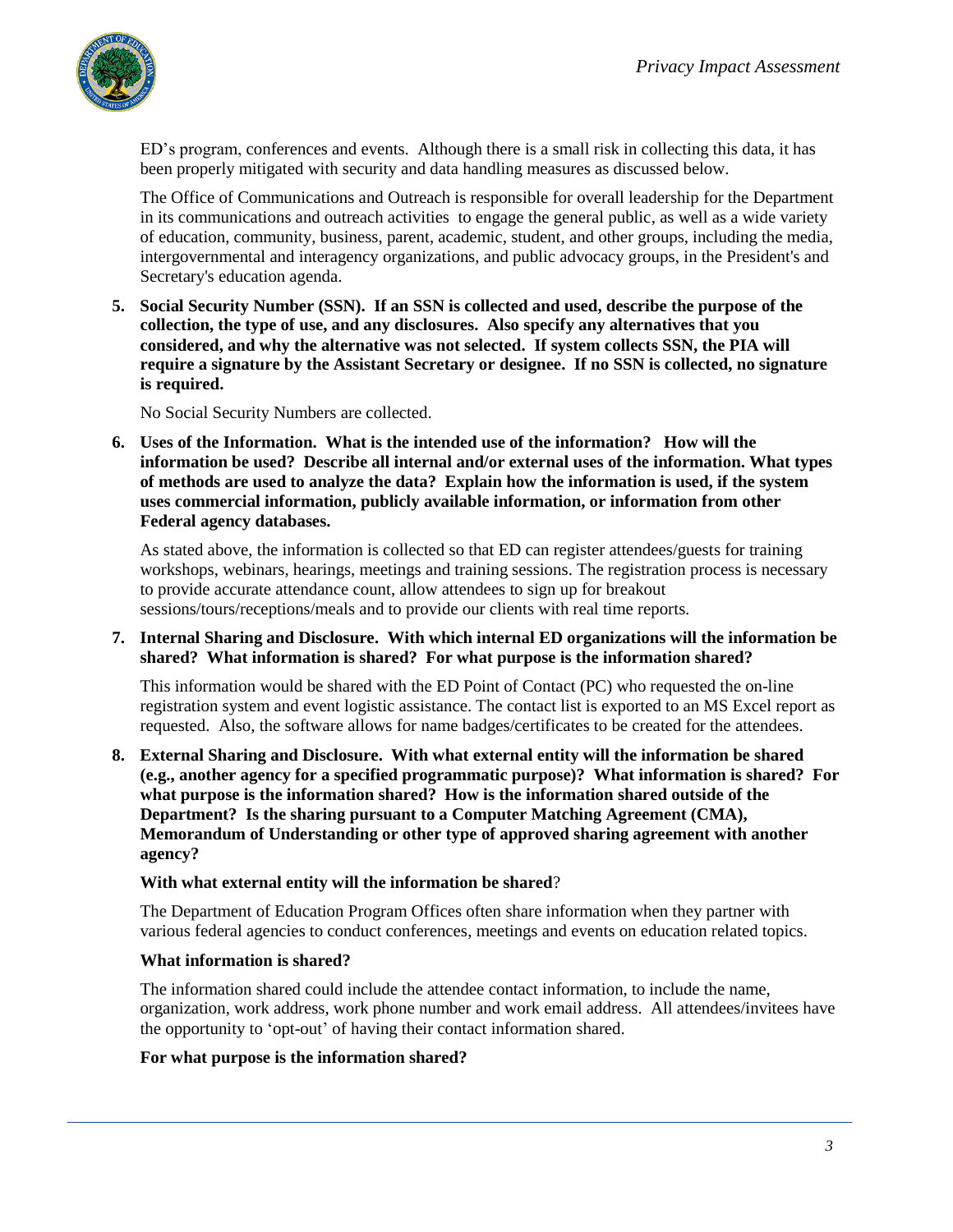

The purpose of sharing the attendee's contact information may be used to recognize attendance, provide program updates to send additional invitations, and to provide background on follow-up information.

Additionally, all attendees have the opportunity to 'opt-out' being contacted in the future to receive additional emails and/or to approve/deny having their contact information released.

#### **How is the information shared outside of the Department?**

The Department of Education Program Offices partner with various federal agencies to conduct conferences, meetings and events on education related topics. The attendees' contact information may be shared with the federal agencies who partner with the Departments in the form of an attendance roster and breakout session attendance in the form of a report.

**9. Notice. Is notice provided to the individual prior to collection of their information (e.g., a posted Privacy Notice)? What opportunities do individuals have to decline to provide information (where providing the information is voluntary) or to consent to particular uses of the information (other than required or authorized uses), and how individuals can grant consent?** 

Yes, notice is provided on the website and attendees will only be added to the on-line registration system database if they self-select to come to the website to register for an event. At the home screen, attendees providing information are notified that they are being added to the contact list and have the option to opt-out receiving additional information. It is our office's policy to include the one standard question for every on-line registration event or conference: "May we contact you in the future for events related to this conference topic?" We also offer an additional question when applicable: "May we release your contact information to those who have attended this event?"

#### **10. Web Addresses. List the web addresses (known or planned) that have a Privacy Notice.**

The privacy notice will reside at<https://app.cvent.com/Subscribers/Login.aspx>

#### **11. Security. What administrative, technical, and physical security safeguards are in place to protect the PII? Examples include: monitoring, auditing, authentication, firewalls, etc. Has a C&A been completed? Is the system compliant with any federal security requirements?**

OCIO/IA and the Private Safeguards Office reviewed and determined that a Certification and Accreditation is not required. cVent is aware of the importance of security and has implemented the following features:

Data hosted in top-tier, world-class data center

Biometric access screening to gain access to cVent servers

Fire detection and suppression systems

Fault tolerant, redundant servers

Data encrypted and transmitted via Secure Socket Layers (SSL) technology

Hourly backups of customer data stored in different geographic locations

Full-time staff of physical and network security personnel

Unique account/username/password access control

One-way encryption for all passwords

Account lockout and password expiration

Proprietary security model